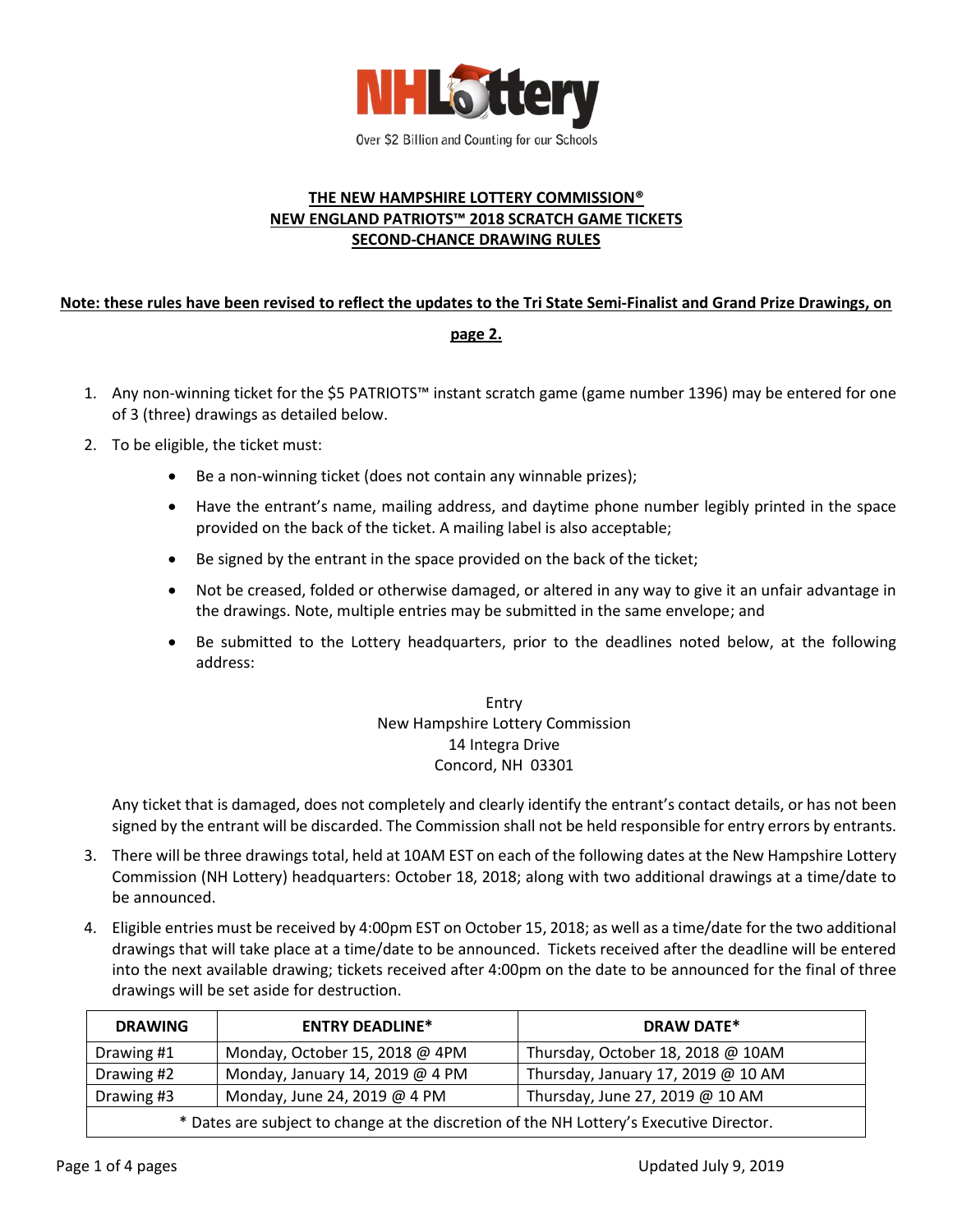

- 5. Entries are good for one drawing only. Tickets not drawn for a prize at any drawing will be removed for destruction prior to any subsequent drawing.
- 6. For the first drawing, the prizes will be awarded in the following order:
	- 2019 Season Ticket Passes (3 winners)
	- Upper Level home game package for the December 30, 2018 game (30 winners)
- 7. For the second and third drawings, the prizes will be awarded in the following order:
	- 2019 Season Ticket Passes (2 winners)
	- Upper Level home game package for game TBD in 2019 season (21 winners)
- 8. The Season Ticket home game package is comprised of:
	- Two (2) Lower Level tickets to each 2019 season home game;
	- Two (2) tailgate party passes to each 2019 season home game; and
	- One (1) parking pass to each 2019 season home game.
- 9. The Upper Level home game package is comprised of:
	- Two (2) Upper Level home game tickets;
	- Two (2) tailgate party passes; and
	- One (1) parking pass.

### *New this year!!!*

### **Semi-Finalist and Grand Prize Drawing**

All people who claim a prize of \$1,000 on the 2018 Patriots ™ scratch ticket (of which there are 63 eligible prizes), will automatically be entered into a semi-finalist drawing. Seven (7) finalists will be selected at random to go into a Grand Prize drawing, along with seven (7) finalists from the Maine Lottery and four (4) finalists from the Vermont Lottery for a 2019 weekend VIP Ticket package or one of 17 \$500 cash prizes!

### UPDATED:

ENTRY DEADLINE: For winning ticket claim of \$1,000 to be entered into the semi-finalist drawing, they must be claimed at New Hampshire Lottery Headquarters by 4:00 PM, on Friday, August 9, 2019. Claims received after that date will not be eligible.

SEMI-FINALIST DRAWING: 10:00 AM, on Wednesday, August 14, 2019.

Seven (7) semi-finalists selected from the August 14, 2019 drawing will be entered into the Tri-State Grand Prize drawing.

TRI-STATE GRAND PRIZE DRAWING WILL BE HELD: 10:00 AM, on Wednesday, August 28, 2019 at NH Lottery Headquarters.

10. At the conclusion of each drawing described in above, five (5) alternate tickets will be drawn.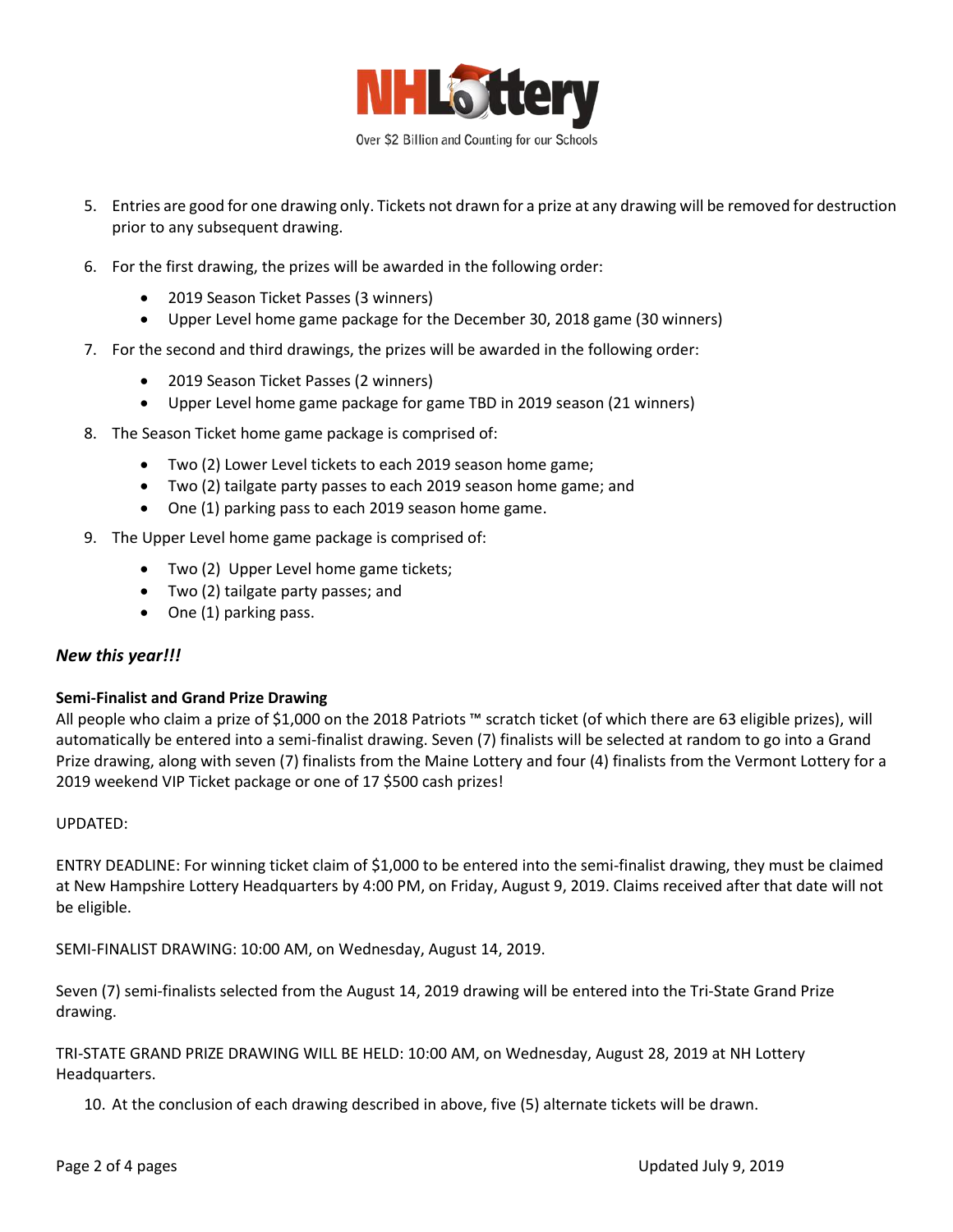

#### Over \$2 Billion and Counting for our Schools

- 11. No person may win more than one (1) prize per drawing date. In the event that two or more tickets are drawn with the same entrant's name, only the first ticket drawn will be eligible to win a prize; the subsequent ticket(s) will be discarded and another will be drawn in its place.
- 12. \$5 PATRIOTS™ instant scratch game may continue to be sold after the final drawing.
- 13. Federal taxes estimated at 24% of the value of each package that is valued at \$600 or greater will be borne by the NH Lottery. The NH Lottery's vendor, MDi will send winners IRS Forms 1099 in January of the year following the respective usage of the awarded prize. Any other taxes or fees will be responsibility of the prize winners.
- 14. The prizes will be as described above and there will be no substitution by cash.
- 15. Game tickets will be for games determined by the New England Patriots only and cannot be exchanged for different games.
- 16. Winners will be notified by mail, e-mail or telephone, using the contact information on the drawn tickets, and claim form. Prizes will be dispatched by The New England Patriots to the NH Lottery for distribution using a common carrier. Prizes sent to winners from the NH Lottery will use certified mail and/or Federal Express with a signature required.
- 17. To claim a prize, each winner shall complete a NH Lottery Prize Claim Form and return same within 30 (thirty) days\* of the forms being mailed from the NH Lottery. Failure to comply will result in the prize package being forfeited and the prize will be awarded to the first available alternate winner.

\*NOTE: If a game is scheduled to be held within the 30 days noted above, then the winner will be allowed only 14 days to submit all required paperwork.

- 18. The NH Lottery reserves the right to amend the drawing rules as necessary without prior notice no less than 10 (ten) days before any drawing.
- 19. The NH Lottery offers no warrantees or guarantees of product quality and that availability and quality of the prize and its conformance to advertised representations is the sole responsibility of the promotional partner.
- 20. The NH Lottery shall not be responsible for any prizes lost, damaged or stolen during shipment, pickup or use.
- 21. The NH Lottery shall not be responsible for injury or loss of life resulting from any prize awarded.
- 22. Participants release and hold harmless the Commission and its agents and employees from any liability arising out of participation in the drawings. The Commission is not responsible for any negligence of any person, or any claim, liability, injury, property loss, or other loss to participants or their companions arising from or in connection with any event or occurrence related to these drawing.
- 23. The Commission, at their sole discretion, may disqualify an entry, winner, or designee from participating in any aspect of the drawing if they deem or suspect that such person has engaged in or has attempted to engage in any of the following:
	- Act in violation of these Official Rules, Terms of Use, or Privacy Statement ;
	- Act with intent to annoy, harass or abuse any other person;
	- Behave in any unsportsmanlike, inappropriate, uncooperative, disruptive, fraudulent, potentially fraudulent, or unusual behavior or activity; or
	- Participate in any activity deemed to be generally inconsistent with the intended operation of the drawing.